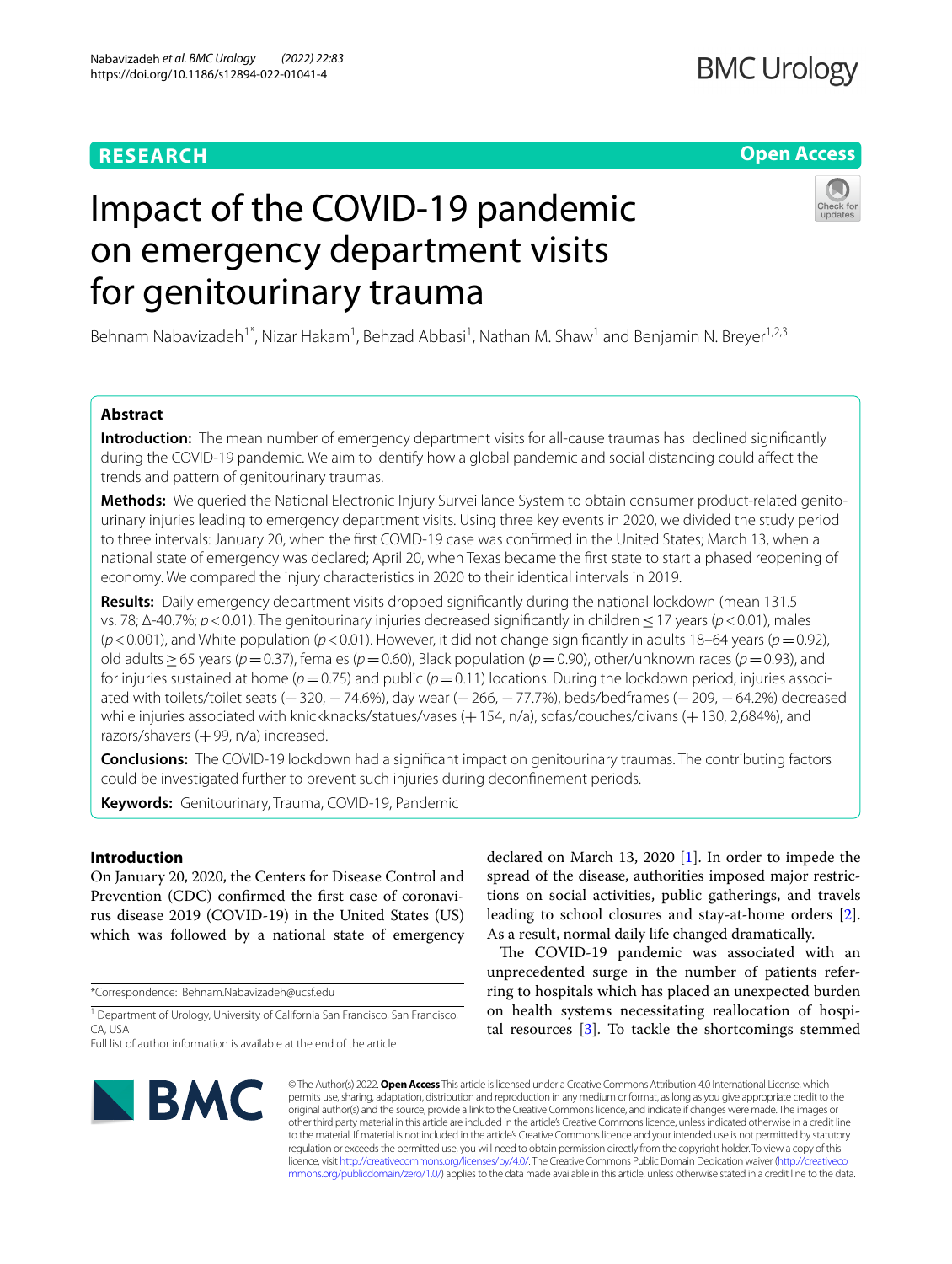from the infux of patients with COVID-19 to emergency departments (ED) and hospitals, health authorities have introduced several regulations, including the promotion of telehealth to confne nonessential ED/hospital visits and suspension of nonemergent elective services. Likewise, urologic care has been afected by the regulations and efforts to redistribute the resources  $[4-6]$  $[4-6]$ .

As reported by CDC, the mean number of all-cause ED admissions during the COVID-19 pandemic has declined by 42% after the declaration of a national state of emergency for COVID-19 [\[7](#page-5-5)]. Several studies have addressed the impact of the ongoing pandemic on trauma, indicating a decrease in trauma ED visits [\[8](#page-5-6)]. However, such evidence on the trends of genitourinary trauma during the COVID-19 pandemic is still lacking. Using a nationally representative database of ED visits, we aim to present a detailed insight on the impact of the COVID-19 pandemic on the trends of genitourinary injuries. We hypothesize that the average daily ED visits as a result of genitourinary traumas decreased signifcantly after the declaration of a national state of emergency.

# **Methods**

## **Database**

We queried the National Electronic Injury Surveillance System (NEISS) database to obtain injuries leading to ED visits. This database is operated by the US Consumer Product Safety Commission and collects data on consumer product-related injuries occurring in the US from approximately 100 EDs selected as a probability sample of all US hospitals with EDs  $[9]$  $[9]$ . Therefore, this data can be used to produce national estimates of the number of injuries associated with specific consumer products. The NEISS data is deidentifed and publicly available, therefore this study was deemed exempt from obtaining institutional review board approval.

### **Study population and COVID‑19 timeline**

We used the NEISS Query Builder to obtain all injuries to pubic region (code 38) and lower trunk (code 79) occurred in 2019 and 2020. Using genitourinary-related keywords, we reviewed all case narratives to fnd injuries to diferent genitourinary organs: kidney (keywords: kidney, renal), ureter (keyword: ureter), bladder (keyword: bladder), urethra (keyword: urethra), penis (keywords: penis, penile), scrotum/testis (keywords: scrotum, scrotal, testis, testicular), female external genitalia (vagina, vulva, labia, fourchette), and other (genital, genitourinary, perineum, GU). Then, we reviewed all narratives to code the injured body part variable.

The study period was divided into three intervals based on the timeline of COVID-19 response in the US. The key events included January 20, 2020, when the CDC confrmed the frst COVID-19 case in the US; March 13, 2020, when a national state of emergency was declared in the US; April 20, 2020, when Texas became the frst state to start a phased reopening of economy.

# **Data analysis**

We used sample weights to produce national estimates of genitourinary injuries. We compared the injury characteristics in 2020 to their equivalent intervals in 2019. We applied Pearson's chi-square, Wilcoxon Rank Sum, and t-tests as appropriate to determine the diferences between the pandemic and 2019 control periods. All *p* values were two-sided and considered to be statistically significant if  $< 0.05$ . All statistical tests were performed using IBM SPSS Statistics, version 24 (IBM Corp., Armonk, NY, US). The STROBE (Strengthening the Reporting of Observational Studies in Epidemiology) statement was followed for the design and reporting of this study [[10\]](#page-5-8).

# **Results**

A total of 1,419 and 1,344 actual cases corresponding to 41,427 (95%CI 32,771–50,084) and 35,861 (95%CI 27,529–44,193) weighted cases of genitourinary trauma presented to the US EDs in 2019 and 2020, respectively. Daily ED visits dropped signifcantly during the national lockdown (from March 13, 2020 to April 19, 2020) compared to the similar interval in 2019 (mean 131.5 vs. 78; Δ-40.7%; *p*<0.01; Fig. [1](#page-2-0)). However, no signifcant diference existed during the frst (from January 20 to March 12; mean 105.7 vs. 104.3; Δ-1.3%; *p*=0.61) and the third intervals (after April 20; mean 118.6 vs. 103.7; Δ-12.6%  $p=0.05$ ; Fig. [1](#page-2-0)). The mean age of patients presenting with genitourinary injuries was higher during the lockdown period (27.3 years, standard error [SE] 4.3) as compared to the control period (21.2 years, SE 2.4); however, this increase was not statistically significant  $(p=0.18)$ .

Table [1](#page-3-0) shows the patient and injury characteristics stratified by the lockdown and 2019 control periods. The distributions of several variables were signifcantly different between the two periods including sex ( $p=0.04$ ), race ( $p = 0.03$ ), diagnosis ( $p = 0.04$ ), and location of injury  $(p=0.03)$ . However, age groups  $(p=0.33)$ , primary genitourinary organs injured  $(p=0.10)$ , and final disposition of the patients  $(p=0.19)$  remained proportionally unchanged. Penile injuries were the most common type of injuries in 2019, however it became the third on the list in 2020. There were 121 weighted cases with simultaneous injury to another genitourinary organ (5 actual cases, all in 2019).

Mean daily ED visits decreased significantly from the 2019 control period to the lockdown period in children  $\leq$  17 years (76.5 [95%CI 56.3–96.7] vs 36.1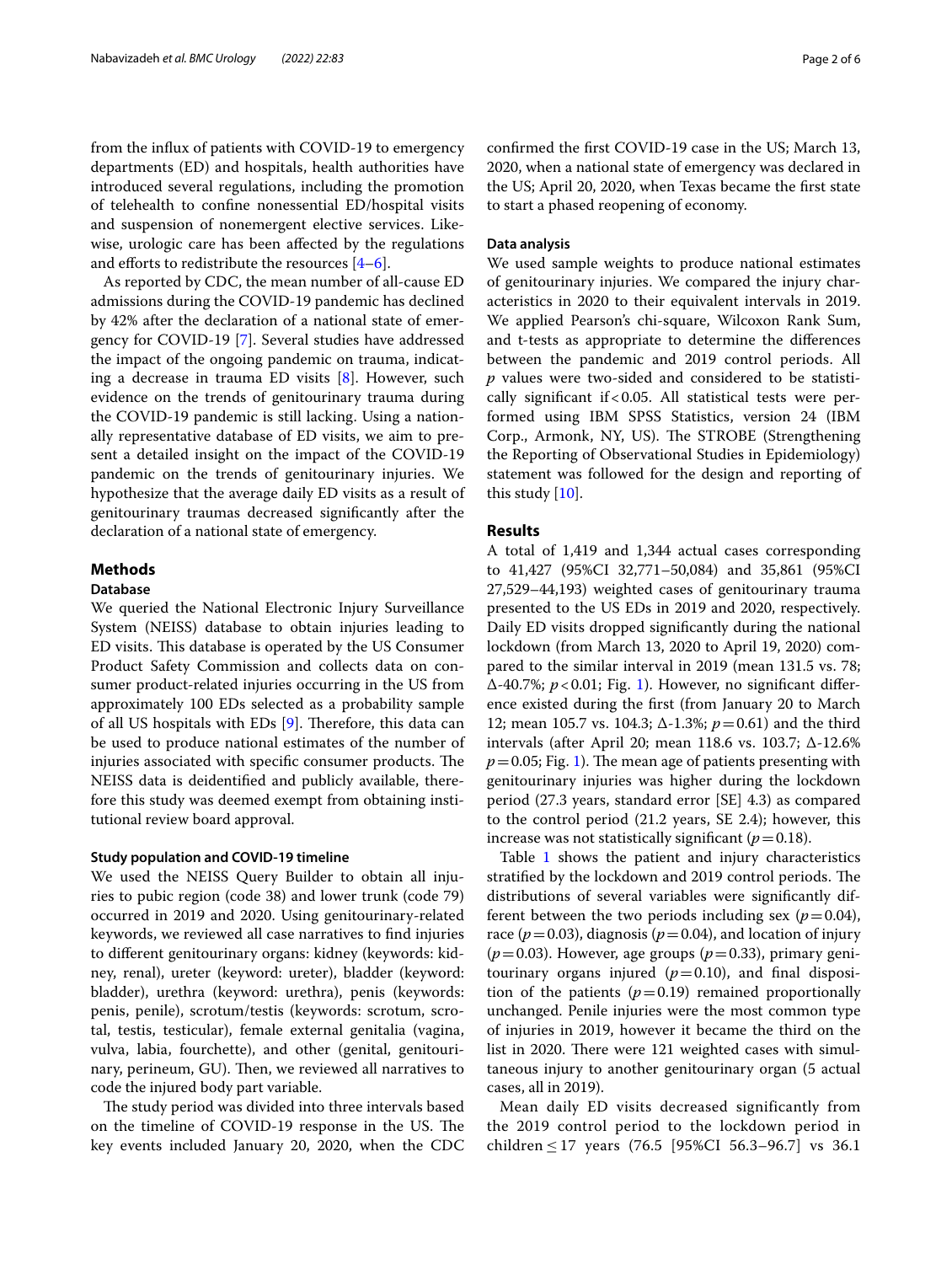

<span id="page-2-0"></span>[95%CI 19.0–53.2]; *p* < 0.01), males (86.7 [95%CI 65.4– 108.0] vs 37.3 [95%CI 22.3–52.4]; *p* < 0.001), and White population (64.6 [95%CI 43.6–85.5] vs 22.9 [95%CI 12.4–33.4]; *p* < 0.01). Furthermore, injuries associated with sports (19.9 [95%CI 8.1–31.6] vs 0) and schools (8.4 [95%CI 0.8–16.1] vs 0) decreased significantly during the lockdown period. However, mean daily ED visits for injuries in adults between 18 and 64 years (35.0 [95%CI 20.0–50.0] vs 28.8 [95%CI 17.2–40.4]; *p* = 0.92), old adults ≥ 65 years (9.6 [95%CI 1.2–18.0] vs 7.0 [95%CI 0.1–13.9]; *p* = 0.37), females (34.5 [95%CI 21.5–47.4] vs 34.5 [95%CI 18.6–50.5]; *p* = 0.60), Black population (22.4 [95%CI 9.4–35.4] vs 15.3 [95%CI 5.5– 25.1]; *p* = 0.90), and other/unknown races (34.2 [95%CI 18.5–49.9] vs 33.6 [95%CI 20.0–47.3]; *p* = 0.93) did not significantly decrease during the lockdown period. In addition, mean daily ED visits for injuries sustained at home (53.9 [95%CI 33.0–74.8] vs 42.9 [95%CI 27.2– 58.5]; *p* = 0.75), public (8.3 [95%CI 0.6–15.9] vs 3.9 [95%CI 0–8.9];  $p = 0.11$ ), and other/unknown locations (30.7 [95%CI 17.1–44.3] vs 25.1 [95%CI 13.2–37.0];  $p = 0.88$ ) did not change significantly.

Table [2](#page-4-0) demonstrates the top 10 consumer products with most changes in the number of ED visits for genitourinary injuries. During the lockdown period, injuries associated with toilets  $(-320, -74.6)$ , day wear  $(-266, -77.7%)$ , beds/bedframes  $(-209,$ − 64.2%) decreased while injuries associated with knickknacks/statues/vases  $(+154, n/a)$ , sofas/couches/ divans  $(+ 130, 2,684%)$ , and razors/shavers  $(+ 99, n/a)$ increased.

# **Discussion**

To our best knowledge, this is the frst study to elaborate on changes in the pattern and characteristics of genitourinary trauma during the COVID-19 pandemic. We observed a signifcant decrease in ED visits for genitourinary traumas related to consumer products during the lockdown period compared to the identical period in 2019. However, no signifcant changes were observed for the periods between identifcation of COVID-19 and lockdown, and after reopening of businesses although it approached the signifcance level.

Genitourinary trauma contributes to trauma-related morbidity and mortality as it has reportedly been involved in up to 10% of patients presenting with trauma [[11\]](#page-5-9). While the overall trauma admissions have been signifcantly impacted by the restrictions imposed due to the COVID-19 pandemic, the literature still lacks documentation on genitourinary traumas. Reports on trends of trauma during the pandemic have predominantly unveiled a decremental trend during the lockdown period. In a study on level 1 and 2 trauma centers in Los Angeles County, Ghafl et al. witnessed a signifcant decrease (incidence rate ratio=0.92) in average weekly trauma admissions during the national lockdown compared to the identical period in 2019 [[12](#page-5-10)]. A systematic review on 57 studies from the United Kingdom, Europe, Asia, Australia, New Zealand, and the US underlined a global decrease (20.3–84.6%) in trauma cases compared to the pre-pandemic years  $[8]$  $[8]$ . As indicated by our analysis, consistent with other types of trauma, genitourinary traumas exhibited a similar decremental trend during lockdown compared to the control period in 2019.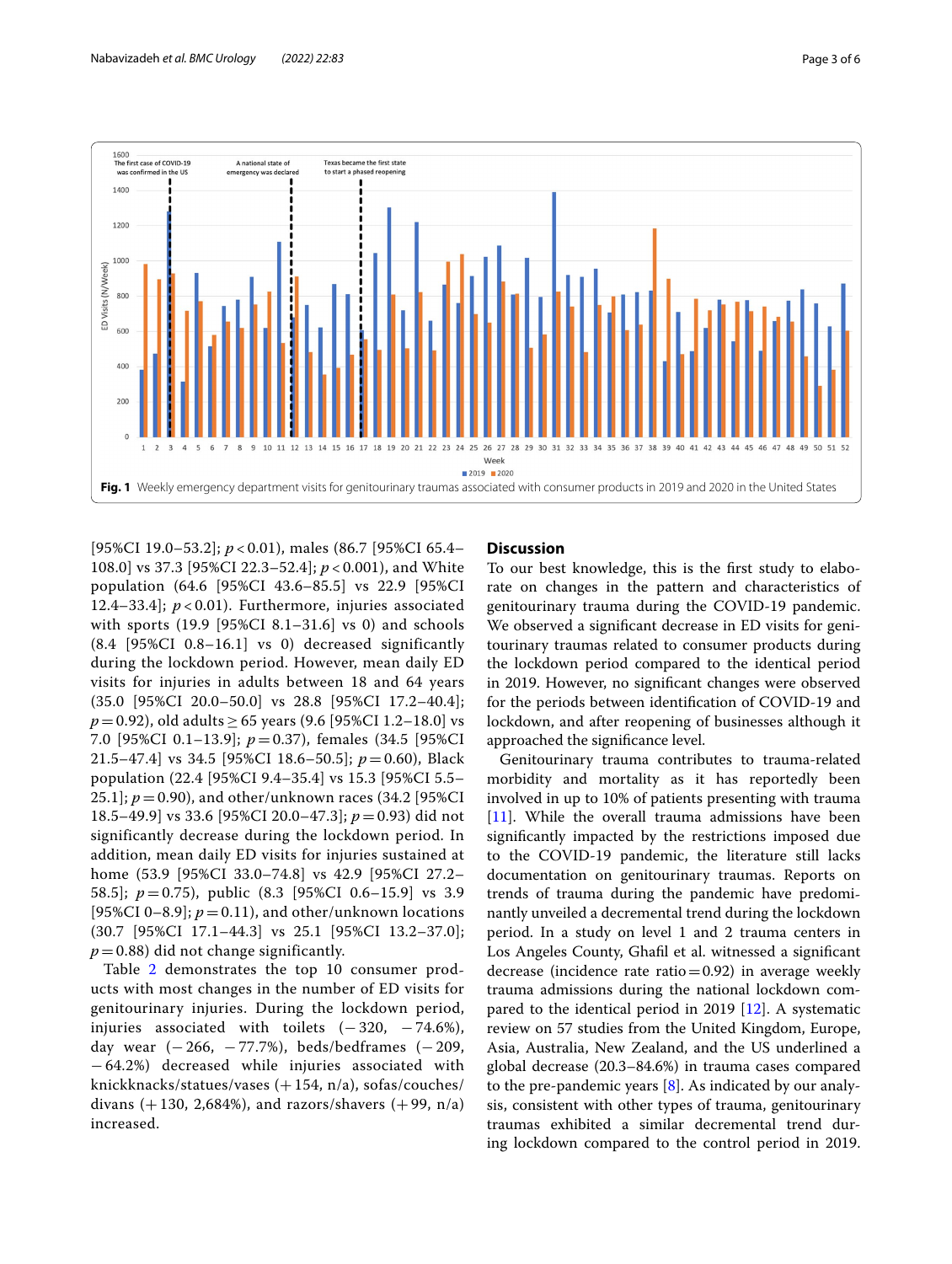<span id="page-3-0"></span>**Table 1** Comparison of patient/injury characteristics between the lockdown and control periods (from March 13 to April 19)

|                                                                                               | Control period (2019)                                                                                                                                                | Lockdown period (2020)                                                                                                                               | P value |
|-----------------------------------------------------------------------------------------------|----------------------------------------------------------------------------------------------------------------------------------------------------------------------|------------------------------------------------------------------------------------------------------------------------------------------------------|---------|
| Total number, estimates (unweighted n; 95%CI)                                                 | 4,601 (158; 3,169-6,039)                                                                                                                                             | 2,731 (97; 1,855-3,608)                                                                                                                              | 0.01    |
| Age, mean (SE)                                                                                | 21.2(2.4)                                                                                                                                                            | 27.3(4.3)                                                                                                                                            | 0.18    |
| Age groups, n (95%Cl, %)                                                                      |                                                                                                                                                                      |                                                                                                                                                      |         |
| Children (0-17 years)<br>Adults (18-64 years)<br>Old adults ( $\geq$ 65 years)                | 2,908 (1,540-4,275; 63.2)<br>1,331 (916-1,746; 28.9)<br>365 (66-665; 7.9)                                                                                            | 1,372 (804-1,939; 50.2)<br>1,093 (537-1,649; 40.0)<br>267 (2-531; 9.8)                                                                               | 0.33    |
| Sex, n (95%Cl; %)                                                                             |                                                                                                                                                                      |                                                                                                                                                      |         |
| Female<br>Male                                                                                | 1,309 (786-1,833; 28.4)<br>3,294 (2,074-4,515; 71.6)                                                                                                                 | 1,312 (646-1,978; 48)<br>1,419 (810-2,029; 52)                                                                                                       | 0.04    |
| Race, n (95%CI; %)                                                                            |                                                                                                                                                                      |                                                                                                                                                      |         |
| White<br>Black<br>Other/unknown                                                               | 2,454 (1,582-3,326; 53.3)<br>851 (1-1,701; 18.5)<br>1,299 (465-2,133; 28.2)                                                                                          | 871 (466-1,275; 31.9)<br>582 (138-1,027; 21.3)<br>1,278 (574-1,983; 46.8)                                                                            | 0.03    |
| Primary genitourinary organ injured, n (95%CI; %)                                             |                                                                                                                                                                      |                                                                                                                                                      |         |
| Female external genitalia<br>Scrotum/testis<br>Penis<br>Kidney<br>Bladder<br>Urethra<br>Other | 1,138 (648-1,628; 24.7)<br>1,139 (640-1,639; 24.7)<br>1,329 (448-2,209; 28.9)<br>602 (173-1,031; 13.1)<br>130 (0-280; 2.8)<br>$115(0-261; 2.5)$<br>$151(0-341; 3.3)$ | 1,102 (536-1,667; 40.3)<br>740 (194-1,285; 27.1)<br>496 (173-819; 18.2)<br>205 (0-420; 7.5)<br>$5(0-15; 0.2)$<br>$5(0-15; 0.2)$<br>180 (21-339; 6.6) | 0.10    |
| Diagnosis, n (95%Cl; %)                                                                       |                                                                                                                                                                      |                                                                                                                                                      |         |
| Laceration<br>Contusion/abrasion<br><b>Burn</b><br>Fracture<br>Other                          | 1,023 (479-1,568; 22.2)<br>1,250 (555-1,945; 27.2)<br>55 (0-165; 1.2)<br>33 (0-99; 0.7)<br>2,242 (1,214-3,272; 48.7)                                                 | 1,178 (562-1,795; 43.1)<br>430 (57-802; 15.7)<br>125 (0-252; 4.6)<br>132 (0-322; 4.8)<br>866 (439-1,292; 31.7)                                       | 0.04    |
| Location, n (95%Cl; %)                                                                        |                                                                                                                                                                      |                                                                                                                                                      |         |
| Home<br>Public<br>Sports<br>School<br>Other/unknown                                           | 2,049 (917-3,181; 44.5)<br>314 (37-591; 6.8)<br>755 (353-1,156; 16.4)<br>320 (42-598; 7)<br>1,166 (425-1,907; 25.3)                                                  | 1,629 (876-2,381; 59.6)<br>148 (0-341; 5.4)<br>$\Omega$<br>$\Omega$<br>954 (452-1,457; 34.9)                                                         | 0.03    |
| Disposition, n (95%CI; %)                                                                     |                                                                                                                                                                      |                                                                                                                                                      |         |
| Treated/examined and released<br>Hospitalized<br>Left without being seen<br>Died in ED        | 3,543 (2,313-4,773; 76.9)<br>844 (353-1,335; 18.3)<br>162 (0-488; 3.50<br>55 (0-165; 1.2)                                                                            | 2,393 (1,535-3,251; 87.6)<br>333 (81-586; 12.2)<br>$5(0-15; 0.2)$<br>$\circ$                                                                         | 0.19    |

Values may not add due to rounding errors

<sup>a</sup> Statistically significant p values are shown in bold typefaces

CI, confdence interval; ED, emergency department; SE, standard error

Such decrease and shift in the patterns of genitourinary trauma potentially stem from the limitations in social interactions imposed by the execution of stay-at-home orders. Additionally, patients' hesitation in visiting EDs motivated by the fear of contamination, not wanting to burden health care system, perceiving own complaints less urgent relative to COVID-19 patients, and limited access to services may also reduce trauma presentations [[13,](#page-5-11) [14](#page-5-12)].

Despite trauma studies predominantly indicating an increased proportion of male trauma presentations during the COVID-19 pandemic, our results exhibited a signifcant drop of more than half in men's daily ED visits due to genitourinary traumas. On the other hand, we found that the product associated with the highest decrease in ED visits during the lockdown period was toilets. A previous study indicated that the most common mechanism associated with toilet- and toilet seat-related genitourinary injuries was crush from accidental fall of toilet seat (68.4%) [\[15](#page-5-13)]. In addition, most crush injuries were isolated to the penis (98.1%) and younger children. We similarly observed a signifcant drop in penile injuries and injuries in children which mirrors the decrease in toilet-related genitourinary injuries. The reason for this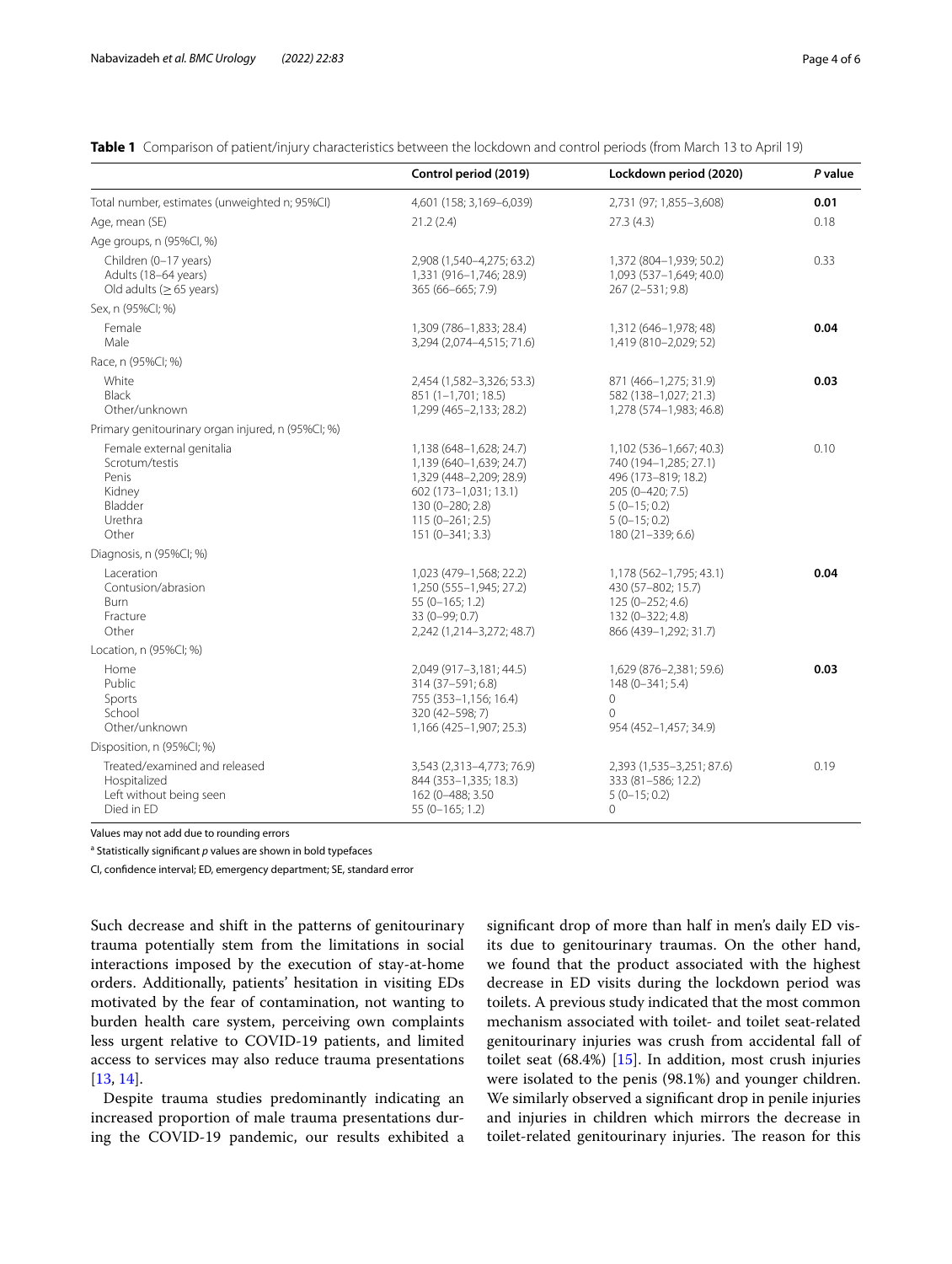<span id="page-4-0"></span>**Table 2** Consumer products with most changes in the number of traumas during the lockdown period compared to the control period in 2019

|                                                        | Highest decrease in the number of ED visits<br>during control (2019) versus lockdown period<br>(2020)                                                                                                                                                                                                                                                                                                                                                                                           | Highest increase in the number of ED visits<br>during control (2019) vs lockdown period<br>(2020)                                                                                                                                                                                                                                                                                                                                                                             |
|--------------------------------------------------------|-------------------------------------------------------------------------------------------------------------------------------------------------------------------------------------------------------------------------------------------------------------------------------------------------------------------------------------------------------------------------------------------------------------------------------------------------------------------------------------------------|-------------------------------------------------------------------------------------------------------------------------------------------------------------------------------------------------------------------------------------------------------------------------------------------------------------------------------------------------------------------------------------------------------------------------------------------------------------------------------|
| Consumer products, change in ED visits $(n, \Delta\%)$ | 1. Toilets: - 320 (429 vs 109, - 74.6%)<br>2. Day wear: - 266 (342 vs 76, -77.7%)<br>3. Beds/bedframes: - 209 (325 vs 116, - 64.2%)<br>4. Bathtubs/showers: - 170 (259 vs 88, -65.9%)<br>5. Bicycles: - 168 (430 vs 262, - 39.1%)<br>6. Playground climbing apparatus: - 155 (155 vs)<br>$0. - 100\%$<br>7. Stairs/steps: - 120 (216 vs 97, - 55.2%)<br>8. Ladders: $-110(110 \text{ vs } 0, -100\%)$<br>9. Basketball: $-109$ (109 vs 0, $-100%$ )<br>10. Football: - 107 (185 vs 78, - 57.8%) | 1. Knickknacks/Statues/Vases: +154 (0 vs 154, n/a)<br>2. Sofas/Couches/Divans: +130 (5 vs 134, 2684%)<br>3. Razors/Shavers: +99 (0 vs 99, n/a)<br>4. Exercise (activity or apparel): $+78$ (0 vs 78, n/a)<br>5. Scooters (unpowered): $+76$ (0 vs 76, n/a)<br>6. Other clothing: $+76$ (0 vs 76, n/a)<br>7. Refrigerators: +76 (0 vs 76, n/a)<br>8. In-line skating: +73 (5 vs 78, 1518.9%)<br>9. Desks/Chest/Buffets: +72 (0 vs 72, n/a)<br>10. Toys: +60 (16 vs 76, 386.2%) |

Values may not add due to rounding errors

ED, emergency department

observation could be the use of standard slow-close toilet seats at home, in addition to being in a familiar environment under parental supervision.

Several reports have indicated an increased rate of lacerations in trauma patients during the pandemic [\[16](#page-5-14)]. Similarly, our results demonstrated a surge in the ED presentations with genitourinary laceration as the diagnosis. The change in trauma patterns in favor of house items and grooming products could explain this fnding. Moreover, the increase in the proportion of genital burns could be attributable to more frequent use of the motorized products along with the increase in the use of freworks, fares and fuel-burning equipment [\[17](#page-5-15)].

The COVID-19 pandemic has changed the lifestyle and leisure time habits among adults and children. School closures have led to deprivation from social interactions in children, and public sports were suspended likewise. Our analysis revealed a considerable increase in home versus public genitourinary injuries. Sports are known as a signifcant contributor to contusions and abrasions in traumatology  $[18, 19]$  $[18, 19]$  $[18, 19]$ . In our study, no cases of genitourinary injury secondary to sport injuries were estimated during the lockdown period. Furthermore, we noticed a signifcant decrease in the proportion of genitourinary trauma patients diagnosed with contusions and abrasions. Interestingly, fewer patients with genitourinary traumas were hospitalized and fewer died of their injuries during the lockdown period. This may reflect a lower incidence of severe poly-trauma (including those with genitourinary injury) or a trend toward less severe trauma during the lock-down period.

This study has some limitations that should be acknowledged. The NEISS only reports non-violent trauma cases referred to the US EDs and minor injuries treated without a hospital visit are not included in this database. As such, this could underestimate the actual number of genitourinary injuries. In addition, due to a relatively low number of actual cases in some subgroups of the study, the national estimations could be unstable. Despite such limitations, this study provided novel insights on genitourinary traumas during this critical time.

# **Conclusions**

Genitourinary traumas have exhibited a decremental trend during the COVID-19 lockdown period compared to the pre-pandemic control period. There was a significant shift in patient and injury characteristics. Average daily ED visits in children<17 years, males, and White population decreased signifcantly although it remained unchanged in females. Similarly, penile injuries which was the most common organ injured before the pandemic, dropped signifcantly during the lockdown period. In addition, the pandemic and stay-at-home orders were associated with less severe genitourinary traumas. These could be beneficial as hospitals and healthcare institutions deal with a surge in the number of COVID-19 patients. As such, the contributing factors to the observed changes in the patterns of genitourinary trauma presentations could be investigated further to minimize these types of injuries during post-COVID-19 normalcy.

# **Acknowledgements**

Not applicable.

#### **Author contributions**

BN and BNB conceptualized the study. BN and NH collected data. BN performed statistical analysis. BN and BA wrote the article. All authors reviewed and edited article. All authors have read and approved the manuscript.

## **Funding**

None.

#### **Availability of data and materials**

The NEISS data is publicly available.